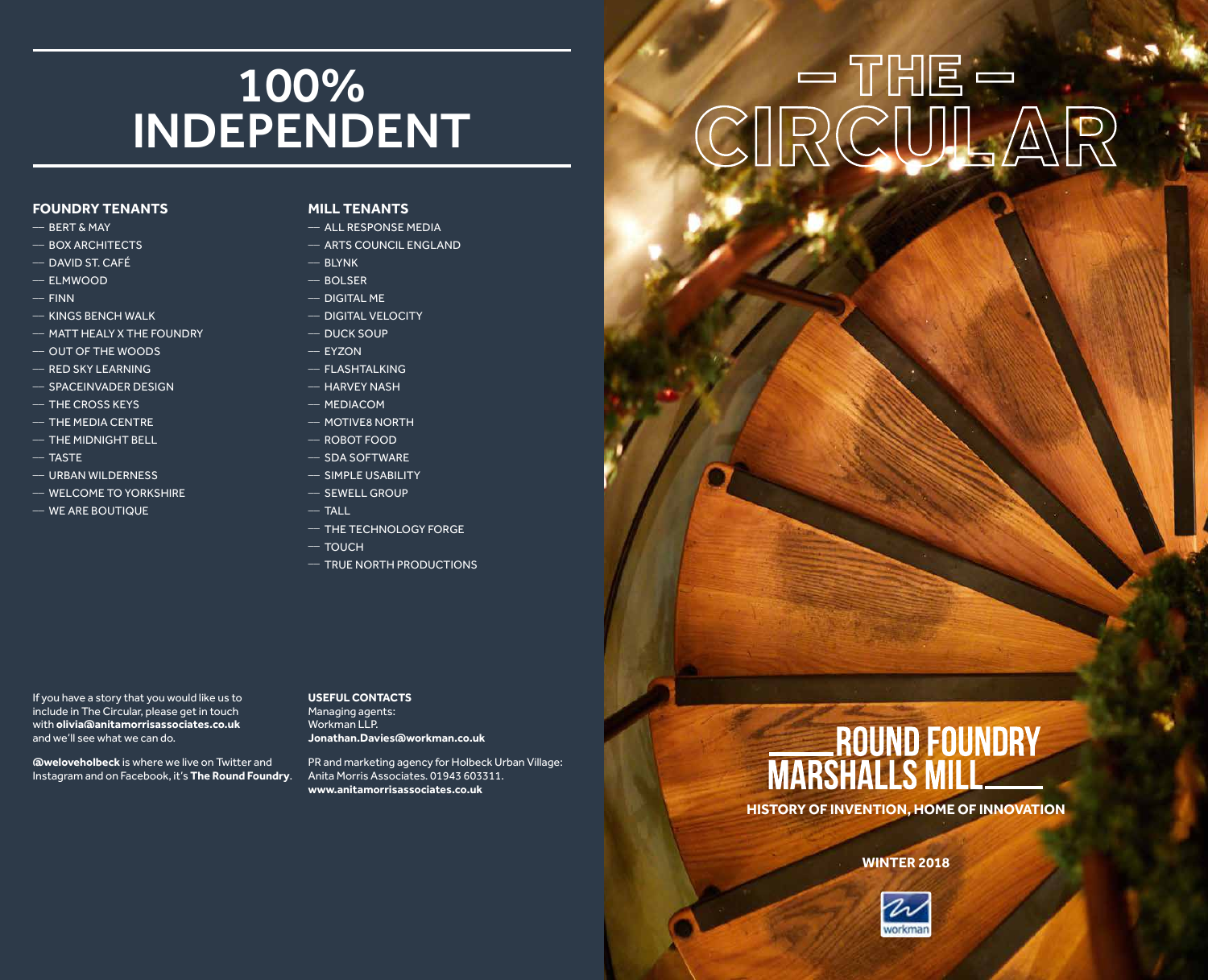### WINTER WELCOME

### ROUND & ABOUT



**It's been a busy old year down here on the Round Foundry estate. In this edition we'll be looking back at all the fun fun fun we've had on the estate in 2018; from blue plaques and baking to table football and ghost walks.** 

As it's the most wonderful time of the year, we'll be telling you about this year's Christmas gift collection for Leeds Women's Aid. We've also got some new faces to tell you about as we have a new tenant and some new neighbours to say hello to.

The news on everyone's lips is that Channel 4 will be moving its headquarters to Leeds next year, which is incredibly exciting, especially for Marshall's Mill-based independent production True North whose Creative Director Andrew Sheldon played a key role in attracting the broadcaster to our city. The company has just taken some new space in the Mill, and you can read more about that in this issue.

**Enjoy the read!**

### **A MIDNIGHT MAKEOVER**

You may have noticed that The Midnight Bell has been looking a little differently recently. Holbeck's flagship Leeds Brewery pub underwent a complete makeover in the autumn, and there has been a brand-new menu to complement the new look. Punters can pick from a packed menu of pub classics, from bourguignon and burgers to steak and sausages. For a lighter lunch, there's an array of sandwiches, salads and wraps.

#### **A KIND CHRISTMAS GESTURE**

For the fourth year running, we're asking our kind tenants to donate a Christmas gift for the women and children at Leeds Women's Aid. This year, the charity has suggested the following items as being most important:

- Children's toys
- Children's pyjamas
- Children's slippers
- Women's pyjamas
- Women's slippers
- Boxes of chocolates (no alcohol)
- Boxes of biscuits
- Nice toiletries sets
- Jars of coffee

Anything that you can spare really does make a huge difference, thank you. We will be handing over these donations on 19th December so please give parcels to Lisa at Marshall's Mill reception before then.

#### **BLYNKING BIG WELCOME**

You might have spotted some new faces in the area as we have a brand new tenant in Marshall's Mill. Blynk help retailers, brands and their agencies to build experiences for their customers through immersive ideas and connected interactive installations. They craft physical digital (phy-gital!) experiences using digital as theatre to surprise and delight consumers and passengers. **Welcome to the estate!** 



#### **AWARD WIN FOR THE ESTATE**

Workman LLP, managing agents of The Round Foundry & Marshall's Mill estate, came up top trumps at the recent Hermes Responsible Property Investment Awards as the team wonthe title of 'best community engagement'. Run by Hermes Investment, the estate landlord, the awards recognise those who deliver real environmental and social outcomes through the company's real estate operations. There was a special shout out for Marshall's Mill receptionist Lisa Riley for all her hard work on the estate events programme. **Well done Team Workman.** 

### **EVERYBODY NEEDS WOOD NEIGHBOURS…**

If you have wooden furniture, fixtures or fittings that you no longer need, you can now put it to good use and make some room at home at the same time. Our new neighbours at Leeds Wood Recycling CIC have created a great business idea. The social enterprise aims to divert wood waste from landfill by offering affordable timber to the public and to local community projects. The scheme also aims to create jobs, training and volunteering opportunities for local people. If you'd like to use their services or to volunteer, head to their website:

**www.leedswoodrecycling.co.uk**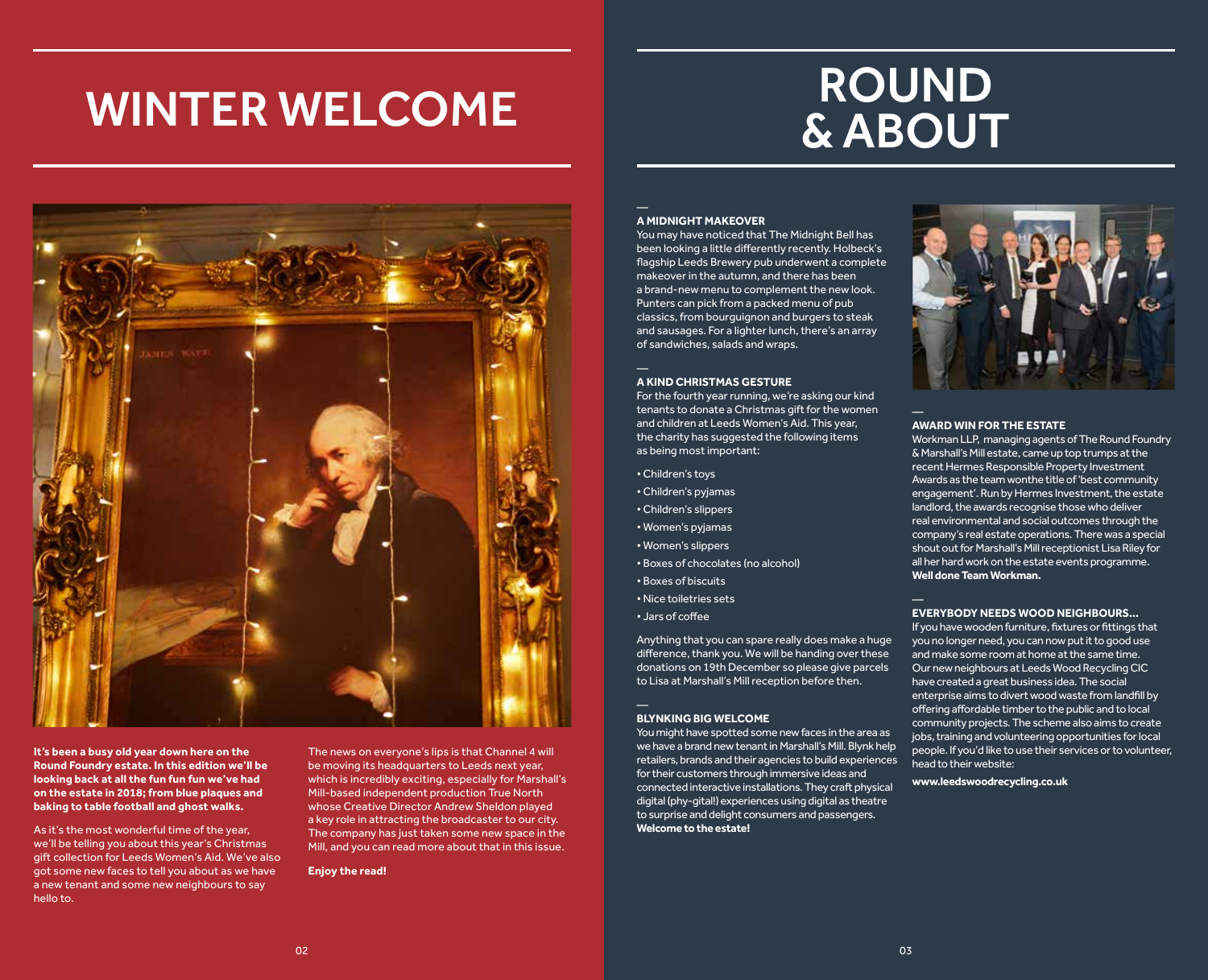### TRUE NORTH EXPANDS

Following the mega exciting news that Channel 4 is moving its headquarters to Leeds, True North TV has signed a five-year lease renewal which will see the company take up extra office space in Marshall's Mill.

Since moving to Marshall's Mill in summer 2009, True North has more than quadrupled its initial space. Starting out as a small team, there are now more than 150 staff members and freelancers working in the company's busy head office. The award-winning team attributes the expansion to steady business growth, which will see True North producing more programmes. The company is also home to some of the best post-production and editing suites in Leeds and is hoping to make the spaces available to external clients.

Andrew Sheldon, co-founder and creative director of True North, is a big fan of the area. "Marshall's Mill has always been, and continues to be, a fantastic base for us, and with Channel 4 moving to Leeds there has never been a better time to be an

established production company in the city," he says. "Our office is incredibly busy and also popular with our team and clients, so the fact that we've been able to expand several times with ease has been vital to us as a business. We're surrounded by other like-minded creative businesses, which makes for a terrific energy round here. We're actually one of the longest-standing tenants of the Round Foundry community and we hope to be here for many more years."

True North is the largest factual independent television production company in the North of England. The company produces a broad range of factual programmes, including kids' TV programme 'The Pets Factor' and the hit MTV reality series 'Teen Mom UK'.



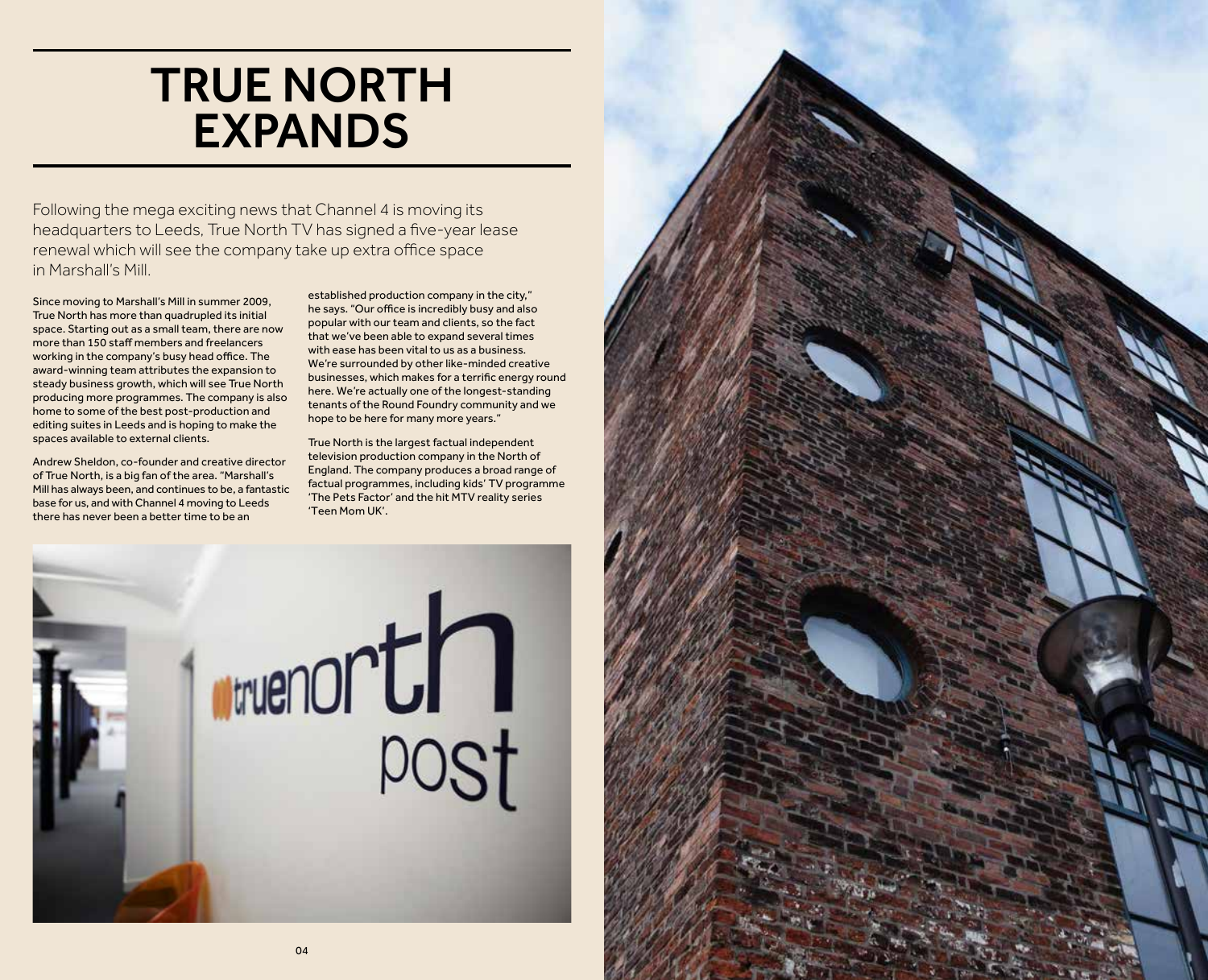### 2018 ROUNDUP...

### ...ROUND THE FOUNDRY

It's been a busy old year on the Round Foundry estate. From cakes and choirs to bikes and blue plaques, the community spirit is alive and well in the neighbourhood, which gives us all a nice warm feeling.

The fun and games kicked off with the estate's annual Then came the summer, when the whole country Easter Egg hunt in March, which saw All Response Media take the crown (and a big, luxury Hotel Chocolat hamper!)



As well as the Easter Egg hunt, we asked tenants to bring in an Easter egg to donate to the estate's chosen charity, Leeds Women's Aid. The response was absolutely phenomenal, and overall 120 eggs were donated to the charity. Thank you again to everyone that donated!

The competitions continued into April, and this time it was MediaCom who took the title of Holbeck darts champions. The Marshall's Mill based media agency beat off some stiff competition and won a £180 tab



was gripped by World Cup fever and basking in glorious sunshine. We couldn't resist jumping on the bandwagon, so we ordered in a table football and let the fun commence. After blood, sweat, tears and copious amounts of cheering from colleagues, it was True North who achieved what England couldn't, winning the (Round Foundry) World Cup and a £100 voucher to spend in The Midnight Bell.









The estate's annual fright night saw terrified tenants flock to our freaky film screenings and ghoulish ghost walks, and our Halloween pet fancy dress saw some seriously spooky (but very cute) contenders.

To round off a fantastic year, we will once again be collecting Christmas gifts for Leeds Women's Aid. The donations make a huge difference to the women and children that are helped by charity, so anything you can donate will be greatly appreciated.

**It's been a year packed full of laughter; we hope you've enjoyed it as much as we have. Thank you to everyone that has joined in with the fun and games and to everyone who has helped to make the events possible.**

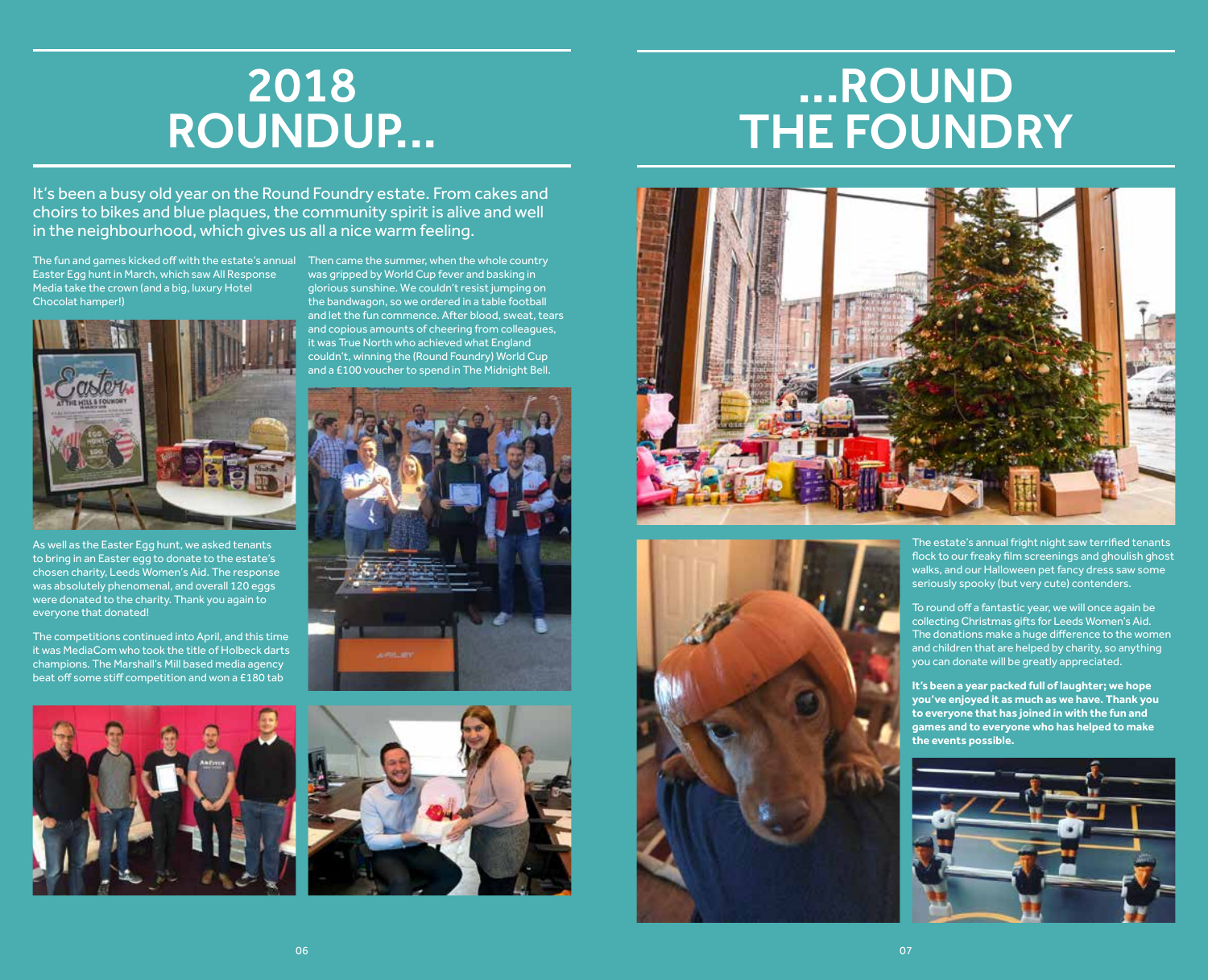### LCC & THE ROUND FOUNDRY MEDIA CENTRE

### WHAT'S ON?



**Leeds City Council renews its lease on the Round Foundry Media Centre, extending the building's reputation as the place for high growth creative, digital and media businesses in the city.** 

The Media Centre opened in 2003 with Leeds City Council taking up the lease in 2014. The RFMC has proved very successful; around 60 per cent of the small businesses that have started in the building have expanded into larger spaces in and around the area.

A lot of that success can be attributed to the work of Creative Space Management who manage the RFMC and Workman LLP who manage both Marshall's Mill and the Round Foundry. These companies along with Leeds City Council have created a community of like-minded businesses and an environment which includes the capacity to grow into larger spaces across the estate and is designed to help them succeed.

This approach has resulted in serial entrepreneurs making the RFMC their home. Entrepreneurs such as Robin Hill and Andrew Mason who recently returned to RFMC with four new co-founded tech start-ups RapidSpike, InfoSecurity People, Data Protection People and Pentest People following

success with their first tech company, RandomStorm, which began at the Media Centre in 2009. This debut company was sold in 2014 for £10m.

The site has also provided a supportive home for small businesses moving from other cities. Market research company SimpleUsability re-located to RFMC form York as just two people. The business was able to expand into larger offices within the building, before moving just across the road to take up a bigger space in Marshall's Mill.

Leeds City Council executive member for regeneration, transport and planning Councillor Richard Lewis is a big fan of the RFMC. He comments "We are very pleased to have concluded this lease extension. Situated in the South Bank just a few minutes' walk from the southern entrance of Leeds Station, the Round Foundry Media Centre is a great example of the council working with and supporting innovation and small businesses at the heart of our digital and creative quarter."



**NEW YEAR AT THE NORTHERN MONK - £70/person** *Monday 31st December, 7.30pm* Northern Monk Refectory

See in the new year at Northern Monk Refectory, where you can fill up on delicious locally sourced grub and wash it down with bottomless beers from the Northern Monk cellar.

**£70 per person** - inclusive of food & drinks for the evening. Selected wines, spirits/mixers & soft drinks will also be available.

**Tickets: northern-monk-brew-co.myshopify.com/ products/new-year-at-northern-monk-refectory-lds**

### **SO! CHOIR - FREE**

*Returns January 2019 (date TBC)* Ground Floor (former Bloom office), Marshall's Mill

Learn how to hit those high notes at Marshall's Mill free, friendly choir sessions, led by So! Choir, experts in social singing. There's no need to be nervous, the choir is all about having fun and you don't need any previous singing experience. The choir takes place every other Thursday in the Marshall's Mill empty third floor office. It's taking a break over the summer, but new September dates will be announced soon, so keep an eye out.

### **YOGA WITH ALEX** *-* **£4 per session**

*Every Tuesday, 12.30pm - 1.15pm* Ground Floor (former Bloom office), Marshall's Mill

Tenants of the Round Foundry & Marshall's Mill estate can stretch away any stress in a weekly yoga class with Alex.

#### **ROLL YOUR HIPS WITH REE - £5 per session** *Every Wednesday, 1.15pm – 2pm*

Ground Floor (former Bloom office), Marshall's Mill

Wiggle, Wave, and Wine your way to fitness heaven; dancing to Soca and Dancehall classes with Ravelle aka 'Ree'. This is a high energy cardio workout dance fitness class derived from the Caribbean islands, moving to upbeat sounds and inspired moves from the musical islands that created Dancehall, Reggae and Soca music. This class is packed with fun choreography to keep you smiling and an exciting way to release some energy during the work week.

- This class is open to all levels
- No previous dancing experience required
- Please wear trainers or pumps and comfortable clothing which you can easily move in